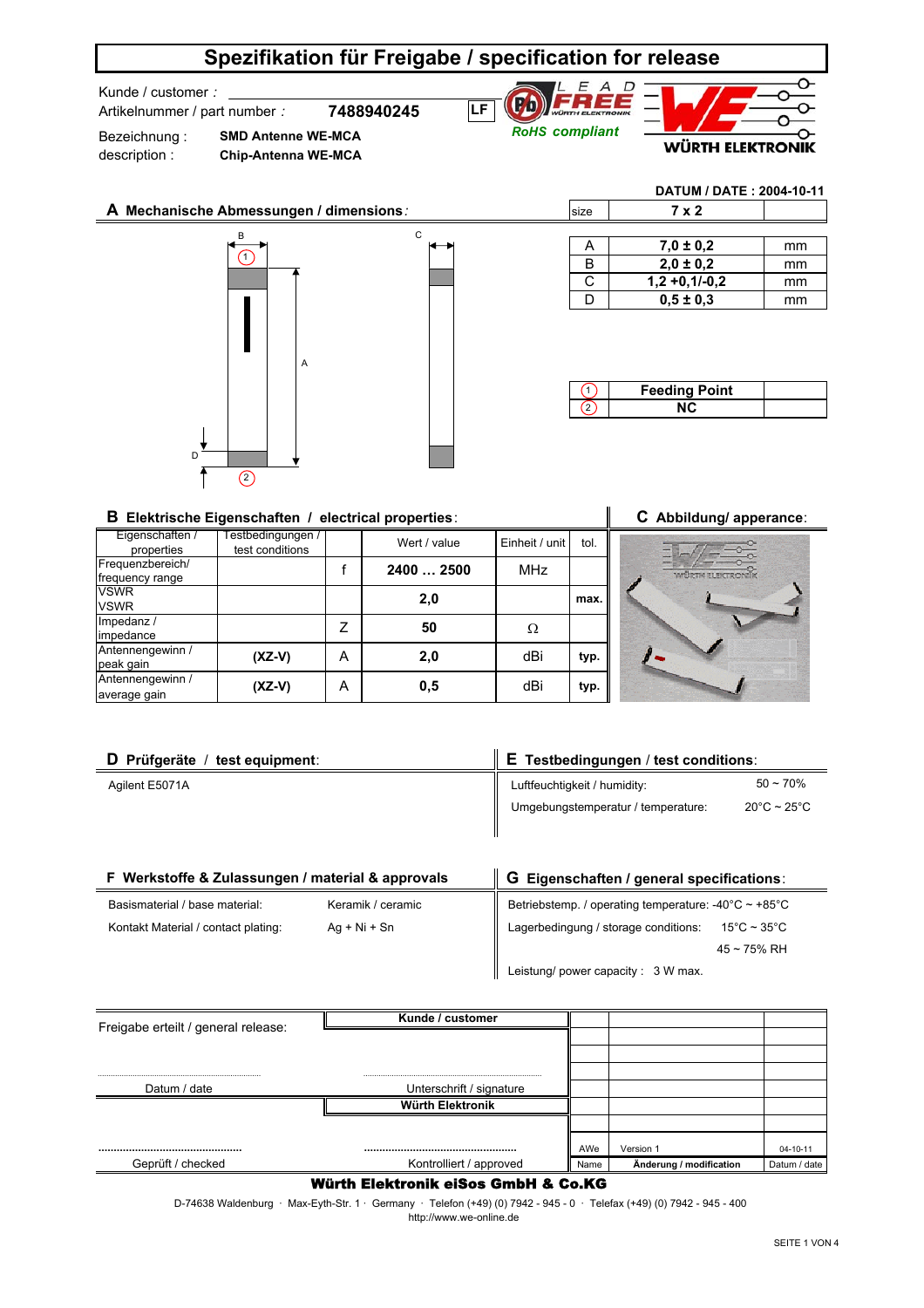## **Spezifikation für Freigabe / specification for release**

Kunde / customer *:* 

Artikelnummer / part number *:* **7488940245**

Bezeichnung : description : **SMD Antenne WE-MCA Chip-Antenna WE-MCA**

 $E$  A D **Fh LF** *RoHS compliant*



**DATUM / DATE : 2004-10-11**

#### **H Lötpadempfehlung / solder pads:**

Without Matching Circuit:



\*Line width should be designed to match 50Ω characteristic impedance, depending on PCB material and thickness.

#### **K Messdiagramme/ measuring diagrams:**

**Without Matching Circuit:** 



f = 1 GHz … 4 GHz

#### Würth Elektronik eiSos GmbH & Co.KG

D-74638 Waldenburg · Max-Eyth-Str. 1 · Germany · Telefon (+49) (0) 7942 - 945 - 0 · Telefax (+49) (0) 7942 - 945 - 400 http://www.we-online.de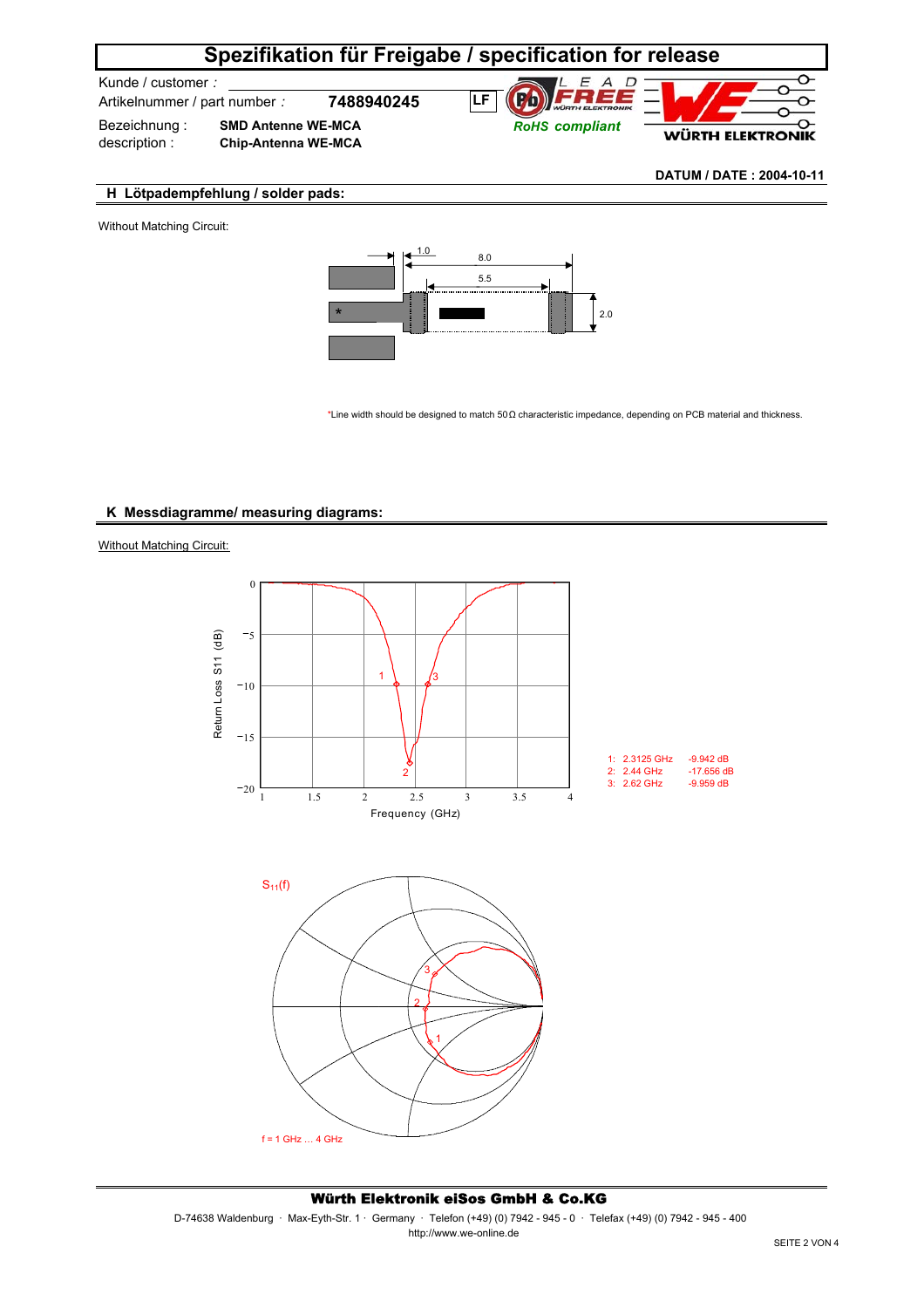

Würth Elektronik eiSos GmbH & Co.KG

D-74638 Waldenburg · Max-Eyth-Str. 1 · Germany · Telefon (+49) (0) 7942 - 945 - 0 · Telefax (+49) (0) 7942 - 945 - 400 http://www.we-online.de